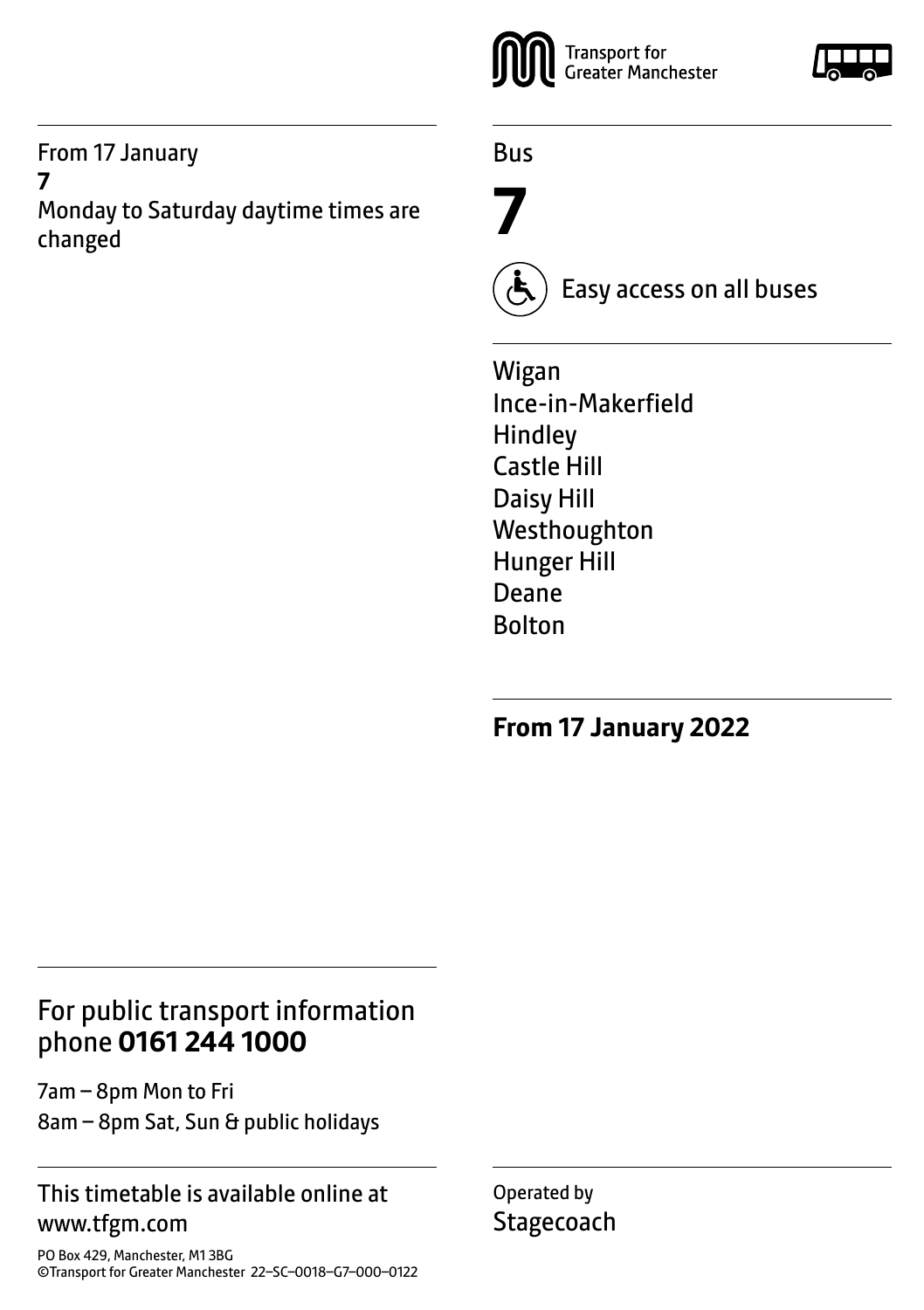# Additional information

# Alternative format

To ask for leaflets to be sent to you, or to request large print, Braille or recorded information phone 0161 244 1000 or visit www.tfgm.com

### Easy access on buses



 Journeys run with low floor buses have no steps at the entrance, making getting on and off easier. Where shown, low floor buses have a ramp for access and a dedicated space for wheelchairs and pushchairs inside the bus. The bus operator will always try to provide easy access services where these services are scheduled to run.

# Using this timetable

Timetables show the direction of travel, bus numbers and the days of the week. Main stops on the route are listed on the left. Where no time is shown against a particular stop, the bus does not stop there on that journey. Check any letters which are shown in the timetable against the key at the bottom of the page.

# Where to find information about service changes

www.tfgm.com Bus station posters Leaflets from outlets.

# Tickets and information

Bus companies offer a range of tickets for use on their own buses. For travel on any service in the County, use System One tickets, including DaySaver. Travelshops provide tickets, information and journey planning advice on buses, trains and trams for work and pleasure.

# Using the 24 hour clock

Times are shown in four figures. The first two are the hour and the last two are the minutes.

0753 is 53 minutes past 7am 1953 is 53 minutes past 7pm



# Operator details

**Stagecoach** Head Office Hyde Road Ardwick **Manchester** M12 6JS Telephone 0161 273 3377

### **Travelshops**

#### **Bolton Interchange**

Mon to Fri 7am to 5.30pm Saturday 8am to 5.30pm Sunday\* Closed

#### **Wigan Bus Station**

Mon to Fri 7am to 5.30pm Saturday 8.30am to 1.15pm and 2pm to 4pm Sunday\* Closed

\*Including public holidays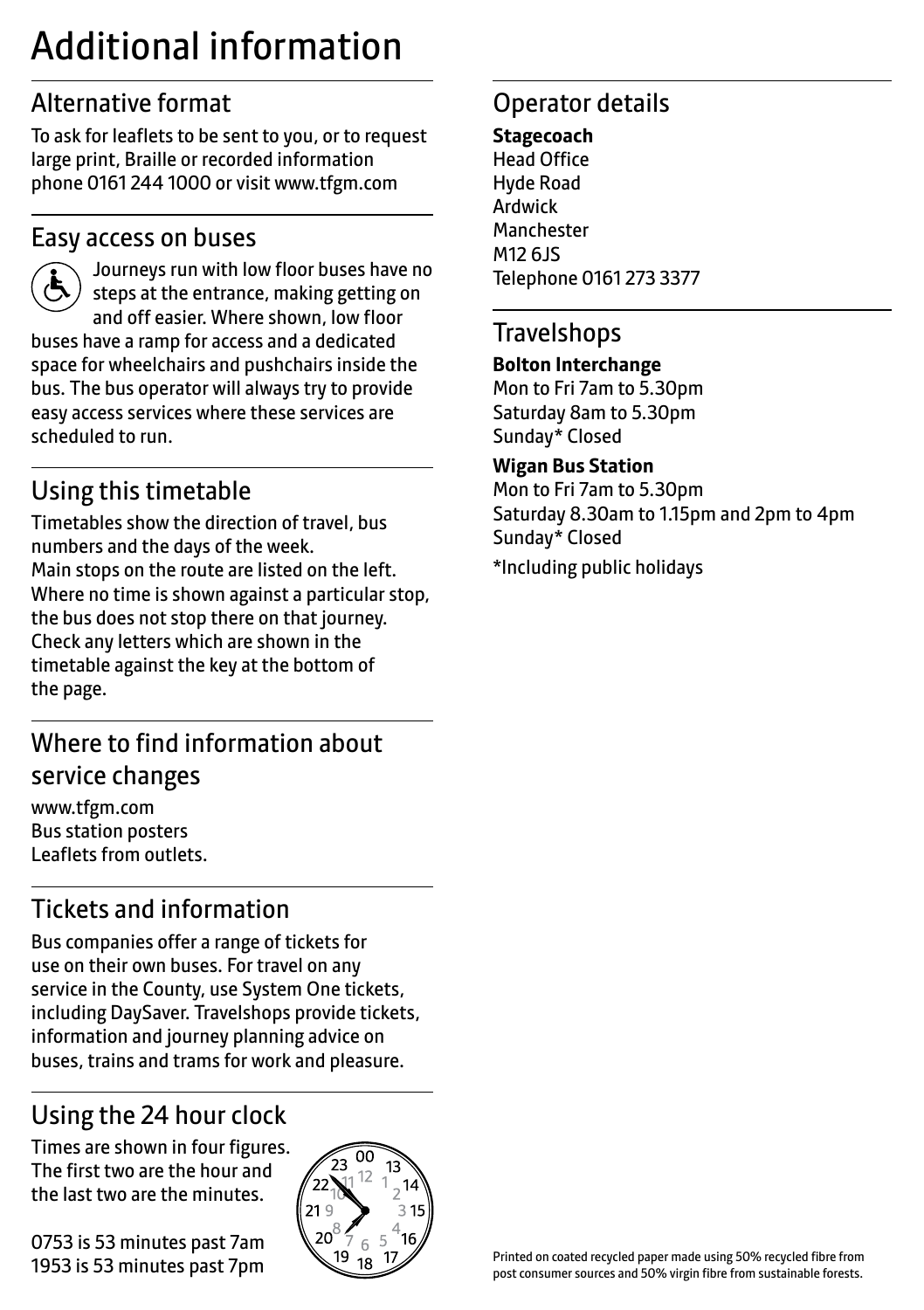# Wigan — Hindley — Westhoughton — Bolton 7

### Mondays to Fridays

| Wigan, Bus Station         | 0500 | 0535 |       | 0605 | 0623  | 0640. | 0655 | 0715 | 0735      | 0755 | 0815 | 0835 | 0855 | 0915 | 0935 |       | 1115 | 1135 | 1155 |
|----------------------------|------|------|-------|------|-------|-------|------|------|-----------|------|------|------|------|------|------|-------|------|------|------|
| Hindley, Bird i' th' Hand  | 0512 | 0547 | 0559a | 0617 | 0635  | 0656  | 0711 | 0731 | 0752      | 0813 | 0834 | 0854 | 0914 | 0932 | 0951 | and   | 1131 | 1150 | 1211 |
| Daisy Hill, Mill Lane      | 0521 | 0556 | 0613  | 0631 | 0649  | 0711  | 0726 | 0746 | 0807      | 0828 | 0848 | 0908 | 0928 | 0946 | 1005 | every | 1145 | 1204 | 1225 |
| Westhoughton, Birch Avenue | 0526 | 0601 | 0619  | 0636 | 0655  | 0718  | 0738 | 0758 | 0819      | 0840 | 0859 | 0917 | 0936 | 0952 | 1011 | 20    | 1151 | 1210 | 1231 |
| Chequerbent, Mercury       | 0535 | 0610 | 0629  | 0646 | 0705  | 0734  | 0755 | 0815 | 0836      | 0857 | 0912 | 0930 | 0947 | 1003 | 1022 | mins  | 1202 | 1222 | 1242 |
| Deane, Callis Road         | 0541 | 0616 | กราร  | 0652 | 0716  | 0748  | 0810 | 0830 | 0851      | 0911 | 0923 | 0940 | 0955 | 1011 | 1030 | until | 1210 | 1230 | 1250 |
| Bolton, Interchange        | 0555 | 0628 | 0648  | 0704 | 0728  | 0800  | 0824 |      | 0844 0904 | 0923 | 0935 | 0952 | 1006 | 1023 | 1042 |       | 1222 | 1242 | 1302 |
|                            |      |      |       |      |       |       |      |      |           |      |      |      |      |      |      |       |      |      |      |
| Wigan, Bus Station         | 1215 | 1235 | 1255  | 1315 | 1335  | 1355  | 1415 | 1435 |           | 1455 | 1515 | 1535 | 1555 | 1615 | 1635 | 1655  | 1715 | 1742 | 1812 |
| Hindley, Bird i' th' Hand  | 1231 | 1251 | 1311  | 1330 | 1350. | 1410  | 1434 | 1454 | 1457а     | 1521 | 1544 | 1604 | 1624 | 1640 | 1700 | 1720  | 1740 | 1807 | 1828 |
| Daisy Hill, Mill Lane      | 1245 | 1305 | 1325  | 1344 | 1404  | 1424  | 1448 | 1508 | 1512      | 1535 | 1558 | 1618 | 1638 | 1654 | 1714 | 1734  | 1754 | 1821 | 1842 |
| Westhoughton, Birch Avenue | 1251 | 1311 | 1331  | 1350 | 1410  | 1430  | 1452 | 1512 | 1521      | 1541 | 1603 | 1623 | 1643 | 1659 | 1719 | 1739  | 1759 | 1826 | 1847 |
| Chequerbent, Mercury       | 1302 | 1322 | 1342  | 1402 | 1422  | 1442  | 1506 | 1526 | 1537      | 1555 | 1617 | 1637 | 1657 | 1713 | 1733 | 1753  | 1811 | 1837 | 1856 |
| Deane, Callis Road         | 1310 | 1330 | 1350  | 1410 | 1430  | 1450  | 1516 | 1536 | 1551      | 1605 | 1626 | 1646 | 1706 | 1722 | 1742 | 1802  | 1819 | 1844 | 1902 |
| Bolton, Interchange        | 1322 | 1342 | 1402  | 1422 | 1442  | 1502  | 1528 | 1548 | 1603      | 1617 | 1638 | 1658 | 1718 | 1734 | 1754 | 1814  | 1831 | 1856 | 1914 |
|                            |      |      |       |      |       |       |      |      |           |      |      |      |      |      |      |       |      |      |      |

|                            |                          | M | M |                               |  |
|----------------------------|--------------------------|---|---|-------------------------------|--|
| Wigan, Bus Station         |                          |   |   | 1842 1915 2015 2115 2215 2315 |  |
| Hindley, Bird i' th' Hand  |                          |   |   | 1856 1929 2029 2129 2229 2329 |  |
| Daisy Hill, Mill Lane      |                          |   |   | 1910 1940 2040 2140 2240 2340 |  |
| Westhoughton, Birch Avenue |                          |   |   | 1915 1945 2045 2145 2245 2345 |  |
| Chequerbent, Mercury       | 1923 1952 2052 2152 2252 |   |   |                               |  |
| Deane, Callis Road         | 1930 2000 2100 2200 2300 |   |   |                               |  |
| Bolton, Interchange        | 1940 2008 2108 2208 2308 |   |   |                               |  |

M – Journey provided with the financial support of Transport for Greater Manchester

a – Starts from Market Street not Bird i' th' Hand

& - All bus 7 journeys are run using easy access buses. See inside front cover of this leaflet for details

 $\overline{a}$ **Summer times:** between mid July and early September some timetables will be different. Check www.tfgm.com for details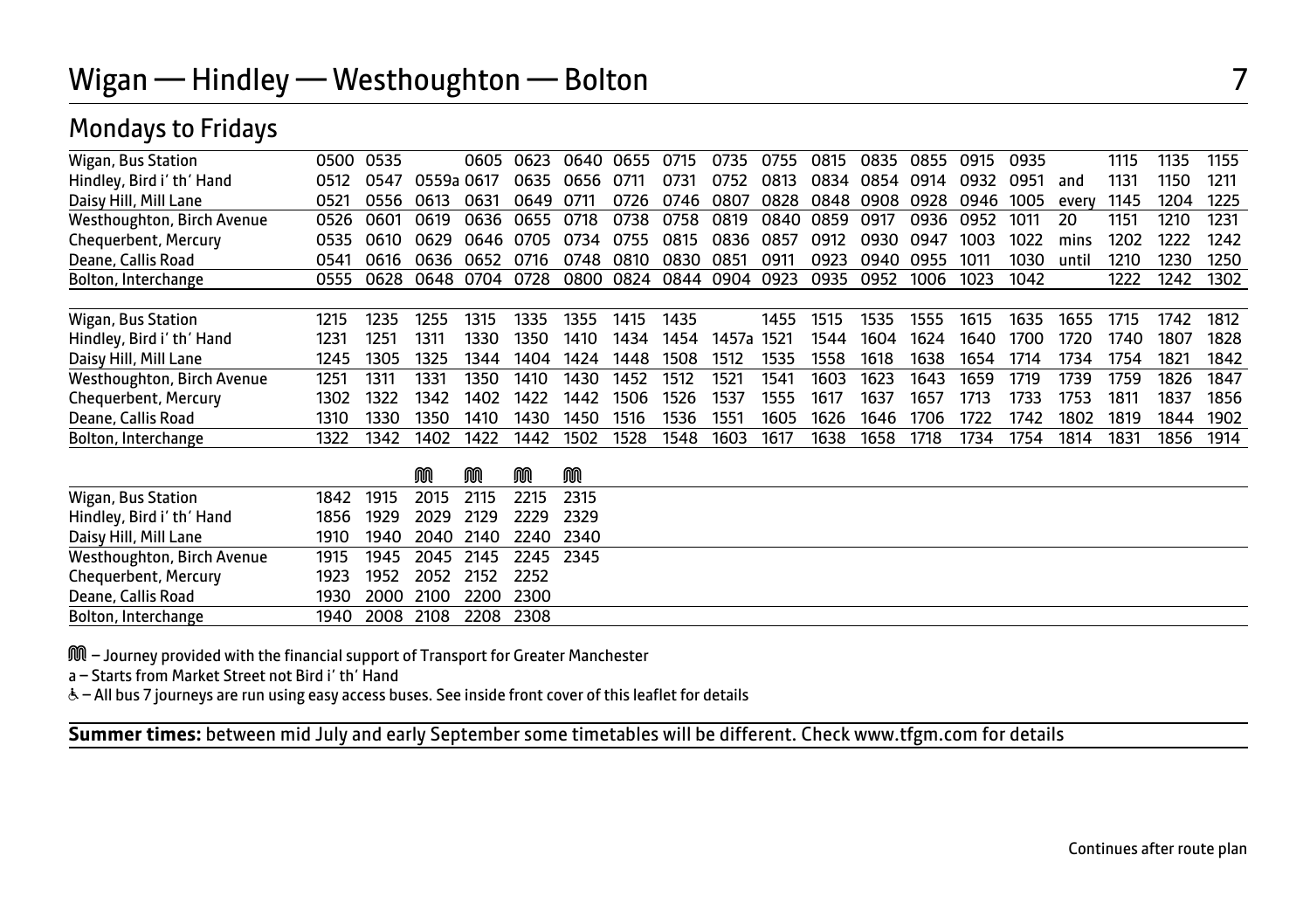# Key

Bus route

 $T = T$ Train line

**EVENING IS A THE EVENING ION CONTROL** after 1900 only

Wigan North Western

 $(\blacktriangleleft)$ 

Wigan Wallgate



Hindley

Bird i' th' Hand

 $W_{ig_{d\eta}}$ <sup>LO<sub>ad</sub></sup>

Ince Bar

Trains to Manchester

Trains to St Helens

King Street

> Crossdale Road

Sandy Lane

 $\epsilon$ 

Lancaster Road

Market Street

Wake Hotel

**Broadway** 

Hindley Green

Lane Swan

Wigan **Wigan** 

Birch Avenue

Hindley Road

Contains Ordnance Survey data ©Crown copyright and database right 2010 ©0100022610 Transport for Greater Manchester 2021 Transport for Greater Manchester uses reasonable endeavours to check the accuracy of information published and to publish changes to information in a timely manner. In no event will Transport for Greater Manchester be liable for any loss that may arise from this information being inaccurate.

Bolton Interchange

Trains to Manchester

ø

**Trains to** Blackburn

Black Horse Street

Lane Trinity Street

1oo

Deane

Road Callis

Trains to Preston and Wigan

Deane Road

Jiton Lane

Trains to Manchester Great Moor Street

7

≠

Bolton

 $\tilde{\phantom{a}}$ Daisy Hill $\tilde{\phantom{a}}$ 

**RESERVE** 

Church

ਵੇ

Daisy Hill

Mill Lane

Grey  $M_a$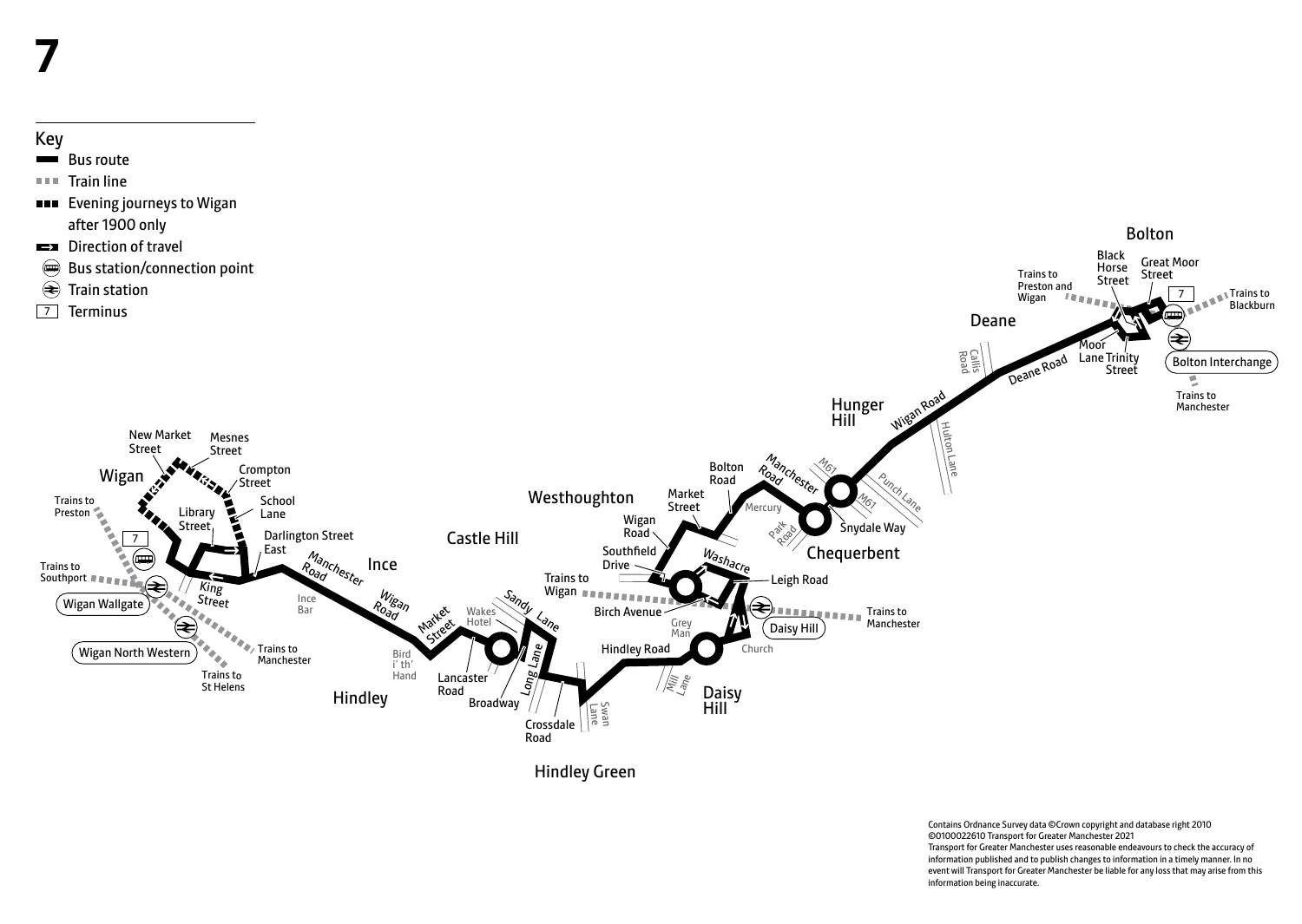## Saturdays

|                            |           |      |      |      |      |           |       |      |      |      |      |      |       |      |      |      |      | M         | M    |
|----------------------------|-----------|------|------|------|------|-----------|-------|------|------|------|------|------|-------|------|------|------|------|-----------|------|
| Wigan, Bus Station         | 0605      | 0705 | 0735 | 0805 | 0835 | 0855      |       | 1315 | 1335 | 1355 | 1415 | 1435 |       | 1715 | 1735 | 1810 | 1915 | 2015      | 2115 |
| Hindley, Bird i' th' Hand  | 0616      | 0720 | 0750 | 0820 | 0850 | 0910      | and   | 1330 | 1350 | 1410 | 1430 | 1450 | and   | 1730 | 1749 | 1824 | 1929 | 2029      | 2129 |
| Daisy Hill, Mill Lane      | 0626      | 0733 | 0803 | 0833 |      | 0904 0924 | every | 1344 | 1404 | 1424 | 1444 | 1504 | every | 1744 | 1803 | 1838 | 1940 | 2040 2140 |      |
| Westhoughton, Birch Avenue | 0631      | 0738 | 0808 | 0838 | 0909 | 0931      | 20    | 1351 | 1409 | 1429 | 1449 | 1509 | 20    | 1749 | 1808 | 1843 | 1945 | 2045      | 2145 |
| Chequerbent, Mercury       | 0640      | 0747 | 0817 | 0847 | 0919 | 0942      | mins  | 1402 | 1420 | 1440 | 1500 | 1520 | mins  | 1800 | 1817 | 1851 | 1952 | 2052      | 2152 |
| Deane, Callis Road         | 0647      | 0755 | 0825 | 0858 | 0930 | 0953      | until | 1413 | 1431 | 1451 | 1511 | 1528 | until | 1808 | 1825 | 1859 | 2000 | 2100      | 2200 |
| Bolton, Interchange        | 0702      | 0810 | 0840 | 0913 | 0945 | 1005      |       | 1425 | 1443 | 1503 | 1523 | 1540 |       | 1820 | 1837 | 1910 | 2008 | 2108      | 2208 |
|                            | M         | M    |      |      |      |           |       |      |      |      |      |      |       |      |      |      |      |           |      |
| Wigan, Bus Station         | 2215      | 2315 |      |      |      |           |       |      |      |      |      |      |       |      |      |      |      |           |      |
| Hindley, Bird i' th' Hand  | 2229      | 2329 |      |      |      |           |       |      |      |      |      |      |       |      |      |      |      |           |      |
| Daisy Hill, Mill Lane      | 2240      | 2340 |      |      |      |           |       |      |      |      |      |      |       |      |      |      |      |           |      |
| Westhoughton, Birch Avenue | 2245 2345 |      |      |      |      |           |       |      |      |      |      |      |       |      |      |      |      |           |      |
| Chequerbent, Mercury       | 2252      |      |      |      |      |           |       |      |      |      |      |      |       |      |      |      |      |           |      |
| Deane, Callis Road         | 2300      |      |      |      |      |           |       |      |      |      |      |      |       |      |      |      |      |           |      |
| Bolton, Interchange        | 2308      |      |      |      |      |           |       |      |      |      |      |      |       |      |      |      |      |           |      |

### Sundays and public holidays (except Christmas and New Year period)

|                            |                      |       |           |      |                                    | M                   | M                   | M | M |  |
|----------------------------|----------------------|-------|-----------|------|------------------------------------|---------------------|---------------------|---|---|--|
| Wigan, Bus Station         | 0815 0915 1015       |       | 1615 1715 |      | 1815                               | 1915                | 2015 2115 2215      |   |   |  |
| Hindley, Bird i' th' Hand  | 0829 0929 1029       | and   | 1629 1729 |      | 1829                               | 1929 2029 2129 2229 |                     |   |   |  |
| Daisy Hill, Mill Lane      | 0840 0940 1040 every |       |           |      | 1640 1740 1840 1940 2040 2140 2240 |                     |                     |   |   |  |
| Westhoughton, Birch Avenue | 0846 0946 1046 30    |       |           |      | 1646 1746 1846 1945 2045 2145 2245 |                     |                     |   |   |  |
| Chequerbent, Mercury       | 0855 0955 1055 mins  |       |           |      | 1655 1755 1855 1952 2052 2152 2252 |                     |                     |   |   |  |
| Deane, Callis Road         | 0903 1003 1103       | until | 1703      | 1803 | 1903 2000 2100 2200 2300           |                     |                     |   |   |  |
| Bolton, Interchange        | 0912 1012 1112       |       | 1712      | 1812 | 1912                               |                     | 2008 2108 2208 2308 |   |   |  |

For details of buses during the Christmas and New Year period, please phone 0161 244 1000

M – Journey provided with the financial support of Transport for Greater Manchester

& - All bus 7 journeys are run using easy access buses. See inside front cover of this leaflet for details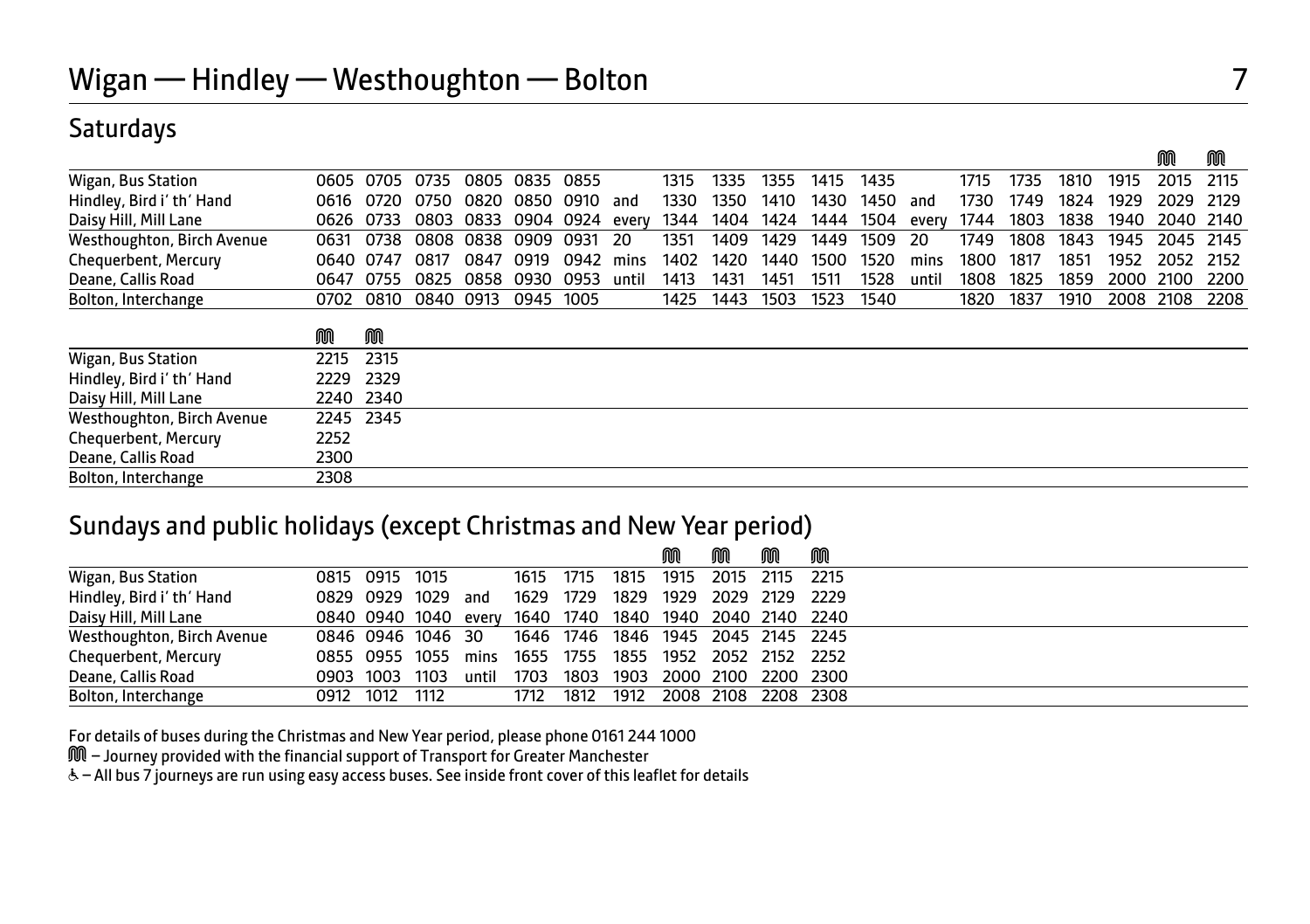### Mondays to Fridays

| Bolton, Interchange            |  | 0605 0635 0655 0715 0735 0755 0815 0835 0855 0915 0935            |  |  |  |                          |      |           | 1335 1355 | 1415 |           | 1435 1455 1515                |        |
|--------------------------------|--|-------------------------------------------------------------------|--|--|--|--------------------------|------|-----------|-----------|------|-----------|-------------------------------|--------|
| Deane, Hawthorne Road          |  | 0610 0640 0700 0720 0740 0801 0822 0843 0905 0925 0943 and        |  |  |  |                          |      | 1343      | 1403      | 1423 |           | 1443 1503 1525                |        |
| Chequerbent, Mercury           |  | 0530 0620 0650 0710 0731 0752 0814 0837 0857 0917 0935 0953 every |  |  |  |                          |      | 1353      | 1413      |      |           | 1433 1453 1514 1537           |        |
| Westhoughton, Southfield Drive |  | 0536 0627 0657 0720 0742 0804 0826 0850 0908 0928 0946 1004 20    |  |  |  |                          |      |           |           |      |           | 1404 1424 1444 1504 1525 1552 |        |
| Daisy Hill, Mill Lane          |  | 0541 0632 0702 0725 0747 0809 0833 0857 0916 0935 0951 1009       |  |  |  |                          | mins |           | 1409 1429 |      | 1449 1509 | 1530 1558                     |        |
| Castle Hill, Borsdane Avenue   |  | 0549 0641 0712 0737 0759 0821 0845 0909 0927 0946 1002 1020 until |  |  |  |                          |      | 1420      | 1440      | 1500 | 1520      | 1541                          | - 1609 |
| Hindley, Bird i' th' Hand      |  | 0554 0647 0719 0747 0809 0831 0854 0916 0934 0953 1009 1027       |  |  |  |                          |      | 1427      | 1447      | 1507 | 1527      | 1548 1616                     |        |
| Wigan, Bus Station             |  | 0605 0658 0733 0803 0828 0853 0917                                |  |  |  | 0935 0951 1008 1024 1039 |      | 1439 1501 |           | 1521 |           | 1542 1603 1631                |        |
|                                |  |                                                                   |  |  |  |                          |      |           |           |      |           |                               |        |
|                                |  |                                                                   |  |  |  |                          |      |           | M         | M    | M         |                               |        |

| Bolton, Interchange            |           | 1535 1555 |                     | 1615 1635 | 1655 1715 |      | 1735      |      |           | 1755 1815 1835 1855 1915                                    |  |           |  | 1935 1955 2015 2115 2215 2315 |  |
|--------------------------------|-----------|-----------|---------------------|-----------|-----------|------|-----------|------|-----------|-------------------------------------------------------------|--|-----------|--|-------------------------------|--|
| Deane, Hawthorne Road          |           | 1545 1605 | $-1628$             | 1649 1709 |           | 1730 | 1749      |      |           | 1809 1823 1842 1902 1922 1942 2002 2022 2122 2222 2322      |  |           |  |                               |  |
| Chequerbent, Mercury           |           | 1559 1620 | 1644 1710           |           | 1730      | 1751 |           |      |           | 1809 1829 1843 1859 1914 1933 1950 2010 2030 2130 2230 2330 |  |           |  |                               |  |
| Westhoughton, Southfield Drive |           | 1615 1637 | 1658 1724           |           | 1744      | 1805 | 1822      |      |           | 1841 1855 1911 1924 1943 2000 2020 2040 2140 2240 2340      |  |           |  |                               |  |
| Daisy Hill, Mill Lane          | 1621      |           | 1643 1703           | 1729      | 1750      | 1810 | 1827      |      |           | 1846 1900 1916 1929 1948 2004 2024 2044 2144 2244 2344      |  |           |  |                               |  |
| Castle Hill, Borsdane Avenue   |           |           | 1632 1654 1714 1740 |           | 1800      |      | 1819 1836 |      |           | 1855 1909 1925 1938 1957 2011 2031 2051 2151 2251 2351      |  |           |  |                               |  |
| Hindley, Bird i' th' Hand      |           | 1639 1701 | 1721                | 1747      | 1807      | 1826 | 1842      | 1901 | 1915 1931 | 1944 2002 2016 2036 2056 2156 2256 2356                     |  |           |  |                               |  |
| Wigan, Bus Station             | 1654 1715 |           | 1735                | 1801      | 1820      | 1839 | 1855      | 1912 |           | 1926 1942 1955 2013 2027                                    |  | 2047 2107 |  | 2207 2307 0007                |  |

### **Saturdays**

| Bolton, Interchange            |      | 0715 0755 0825 0855 0925 0955 1020                                                               |  |      |           |      |       |           | 1320 1340    |       |                          |      |      |      |        | 1520 1545 1605 1625 1645 1705 1725 |  |
|--------------------------------|------|--------------------------------------------------------------------------------------------------|--|------|-----------|------|-------|-----------|--------------|-------|--------------------------|------|------|------|--------|------------------------------------|--|
| Deane, Hawthorne Road          |      | 0722 0802 0832 0902 0932                                                                         |  |      | 1002      | 1029 | and   |           | 1329 1349    | and   | 1529                     | 1554 | 1614 | 1634 | 1654   | 1714 1734                          |  |
| Chequerbent, Mercury           |      | 0655 0732 0812 0842 0912 0942 1012 1039 every 1339 1359 every 1539 1604 1624 1644 1704 1724 1744 |  |      |           |      |       |           |              |       |                          |      |      |      |        |                                    |  |
| Westhoughton, Southfield Drive |      | 0704 0741 0821 0851 0921 0952 1022 1049 20                                                       |  |      |           |      |       |           | 1349 1409 20 |       | 1549 1614 1634 1654 1714 |      |      |      |        | 1734 1754                          |  |
| Daisy Hill, Mill Lane          |      | 0707 0744 0824 0854 0924 0955 1025                                                               |  |      |           | 1054 | mins  | 1354 1414 |              | mins  | 1554 1619                |      | 1639 | 1659 | - 1719 | 1739 1759                          |  |
| Castle Hill, Borsdane Avenue   |      | 0716 0753 0833 0903 0933 1005                                                                    |  |      | 1035      | 1105 | until |           | 1405 1425    | until | 1605                     | 1630 | 1650 | 1710 | 1730   | 1750 1810                          |  |
| Hindley, Bird i' th' Hand      | 0721 | 0758 0838 0908 0938                                                                              |  | 1011 | 1041      | 1111 |       | 1411      | 1431         |       | 1611                     | 1636 | 1656 | 1716 | 1736   | 1755 1815                          |  |
| Wigan, Bus Station             |      | 0735 0812 0852 0922 0952 1025                                                                    |  |      | 1055 1125 |      |       |           | 1425 1443    |       | 1623                     | 1648 | 1708 | 1728 | 1748   | 1807 1827                          |  |

M – Journey provided with the financial support of Transport for Greater Manchester

& - All bus 7 journeys are run using easy access buses. See inside front cover of this leaflet for details

**Summer times:** between mid July and early September some timetables will be different. Check www.tfgm.com for details